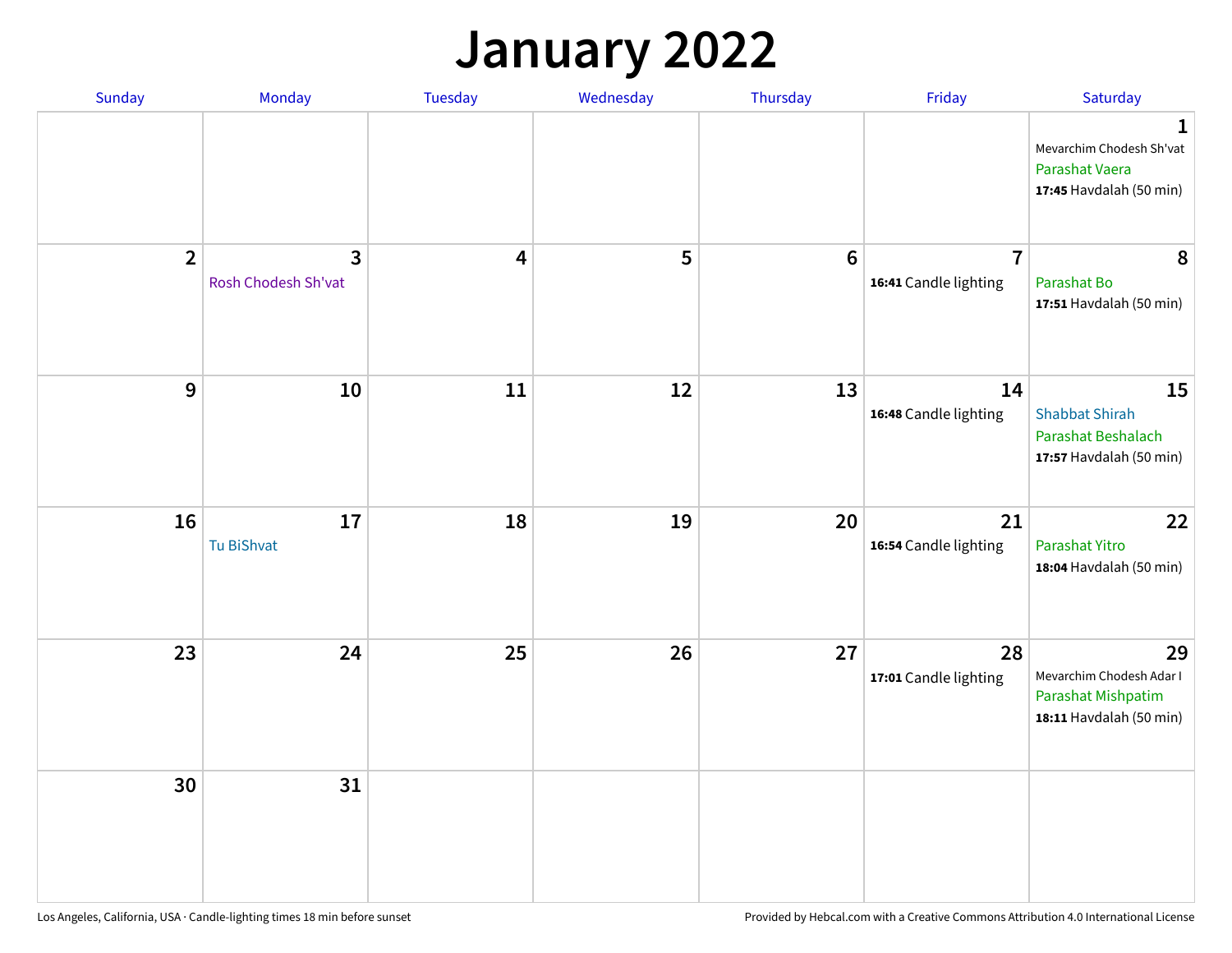# **February 2022**

| Sunday | Monday         | Tuesday                             | Wednesday                                      | Thursday                | Friday                      | Saturday                                                                                                   |
|--------|----------------|-------------------------------------|------------------------------------------------|-------------------------|-----------------------------|------------------------------------------------------------------------------------------------------------|
|        |                | $\mathbf{1}$<br>Rosh Chodesh Adar I | $\overline{\mathbf{2}}$<br>Rosh Chodesh Adar I | $\overline{\mathbf{3}}$ | 4<br>17:08 Candle lighting  | 5<br>Parashat Terumah<br>18:18 Havdalah (50 min)                                                           |
| $6\,$  | $\overline{7}$ | 8                                   | 9                                              | 10                      | 11<br>17:15 Candle lighting | 12<br>Parashat Tetzaveh<br>18:24 Havdalah (50 min)                                                         |
| 13     | 14             | 15<br><b>Purim Katan</b>            | 16                                             | 17                      | 18<br>17:21 Candle lighting | 19<br>Parashat Ki Tisa<br>18:31 Havdalah (50 min)                                                          |
| 20     | 21             | 22                                  | 23                                             | 24                      | 25<br>17:28 Candle lighting | 26<br><b>Shabbat Shekalim</b><br>Mevarchim Chodesh Adar II<br>Parashat Vayakhel<br>18:37 Havdalah (50 min) |
| 27     | 28             |                                     |                                                |                         |                             |                                                                                                            |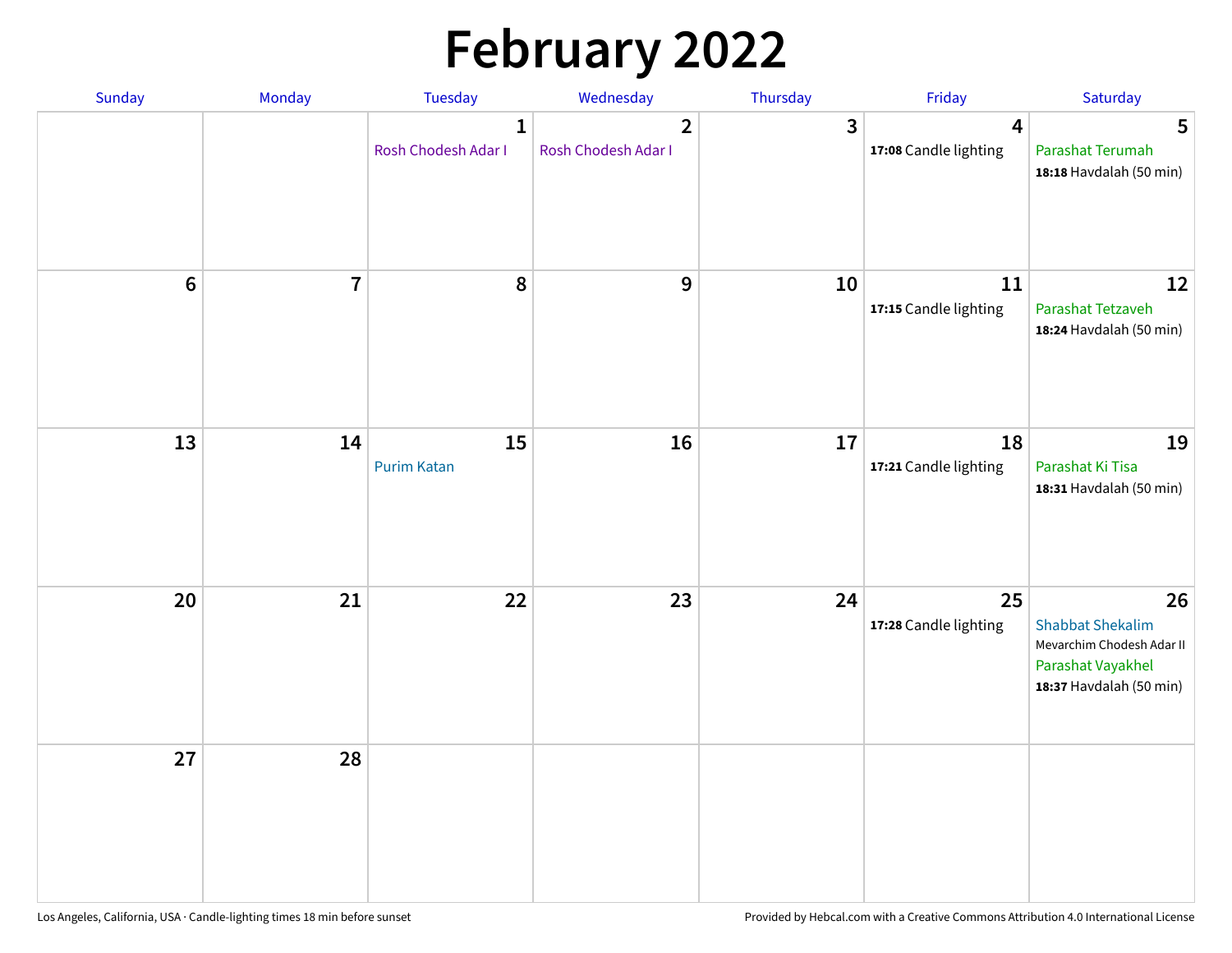## **March 2022**

| Sunday  | <b>Monday</b>  | <b>Tuesday</b> | Wednesday                                                                                | Thursday                  | Friday                                              | Saturday                                                                                            |
|---------|----------------|----------------|------------------------------------------------------------------------------------------|---------------------------|-----------------------------------------------------|-----------------------------------------------------------------------------------------------------|
|         |                | $\mathbf{1}$   | $\overline{2}$                                                                           | 3<br>Rosh Chodesh Adar II | 4<br>Rosh Chodesh Adar II<br>17:33 Candle lighting  | 5<br>Parashat Pekudei<br>18:43 Havdalah (50 min)                                                    |
| $\bf 6$ | $\overline{7}$ | 8              | 9                                                                                        | 10                        | 11<br>17:39 Candle lighting                         | 12<br><b>Shabbat Zachor</b><br>Parashat Vayikra<br>18:48 Havdalah (50 min)                          |
| 13      | 14             | 15             | 16<br>05:48 Fast begins<br><b>Ta'anit Esther</b><br>19:32 Fast ends<br><b>Erev Purim</b> | 17<br>Purim               | 18<br><b>Shushan Purim</b><br>18:45 Candle lighting | 19<br><b>Parashat Tzav</b><br>19:54 Havdalah (50 min)                                               |
| 20      | 21             | 22             | 23                                                                                       | 24                        | 25<br>18:50 Candle lighting                         | 26<br><b>Shabbat Parah</b><br>Mevarchim Chodesh Nisan<br>Parashat Shmini<br>19:59 Havdalah (50 min) |
| 27      | 28             | 29             | 30                                                                                       | 31                        |                                                     |                                                                                                     |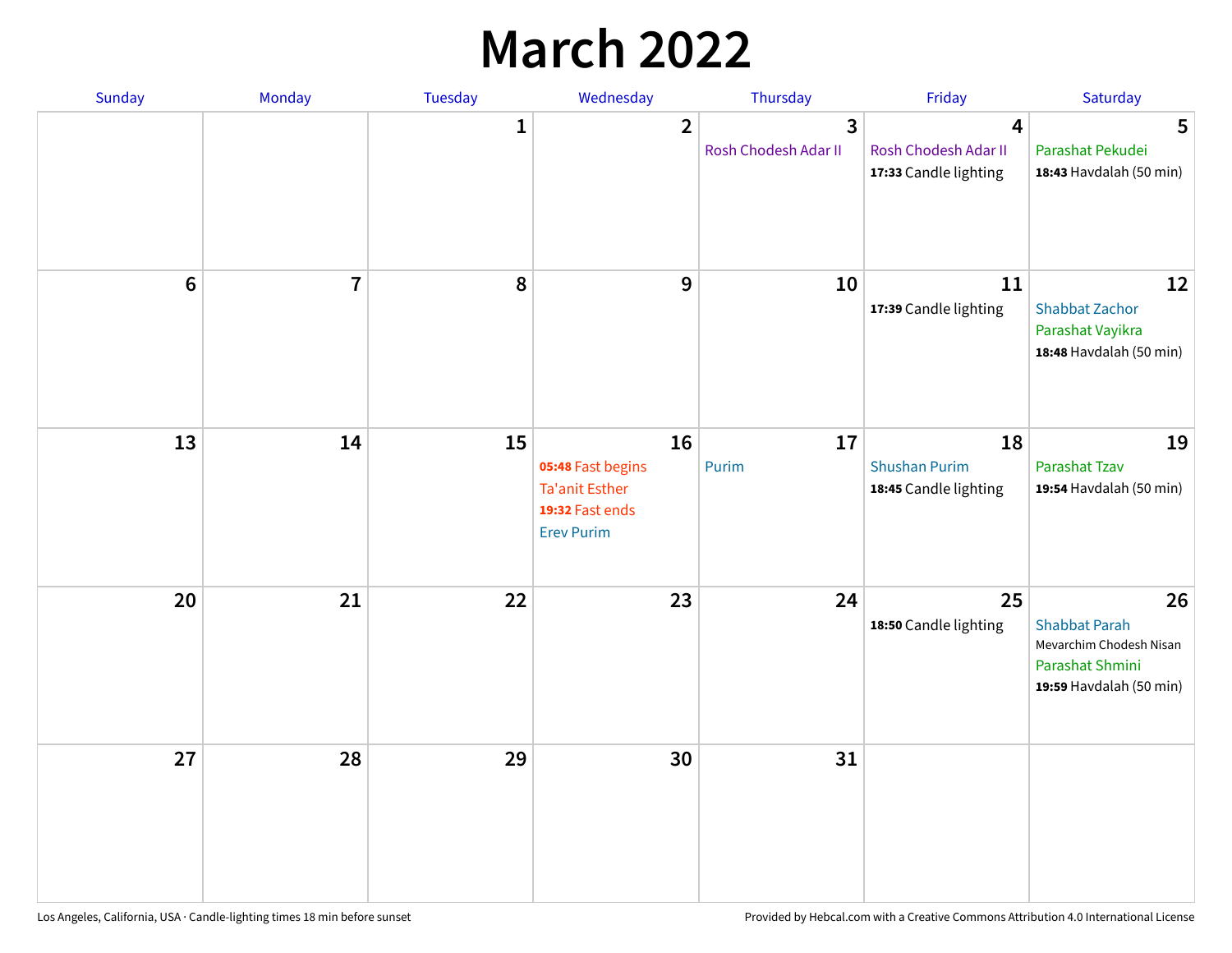## **April 2022**

| <b>Sunday</b>                                     | Monday                  | <b>Tuesday</b>         | Wednesday             | Thursday                                        | Friday                                                                                     | Saturday                                                                                                        |
|---------------------------------------------------|-------------------------|------------------------|-----------------------|-------------------------------------------------|--------------------------------------------------------------------------------------------|-----------------------------------------------------------------------------------------------------------------|
|                                                   |                         |                        |                       |                                                 | $\mathbf{1}$<br>18:55 Candle lighting                                                      | 2<br><b>Shabbat HaChodesh</b><br><b>Rosh Chodesh Nisan</b><br><b>Parashat Tazria</b><br>20:05 Havdalah (50 min) |
| 3                                                 | 4                       | 5                      | $6\phantom{1}$        | $\overline{7}$                                  | 8<br>19:01 Candle lighting                                                                 | 9<br><b>Shabbat HaGadol</b><br>Parashat Metzora<br>20:10 Havdalah (50 min)                                      |
| 10                                                | 11<br>Yom HaAliyah      | 12                     | 13                    | 14                                              | 15<br>05:04 Fast begins<br>Ta'anit Bechorot<br><b>Erev Pesach</b><br>19:06 Candle lighting | 16<br>Pesach I<br>20:15 Candle lighting                                                                         |
| 17<br><b>Pesach II</b><br>20:16 Havdalah (50 min) | 18<br>Pesach III (CH"M) | 19<br>Pesach IV (CH"M) | 20<br>Pesach V (CH"M) | 21<br>Pesach VI (CH"M)<br>19:11 Candle lighting | 22<br><b>Pesach VII</b><br>19:11 Candle lighting                                           | 23<br><b>Pesach VIII</b><br>20:21 Havdalah (50 min)                                                             |
| 24                                                | 25                      | 26                     | 27                    | 28<br>Yom HaShoah                               | 29<br>19:17 Candle lighting                                                                | 30<br>Mevarchim Chodesh Iyyar<br>Parashat Achrei Mot<br>20:26 Havdalah (50 min)                                 |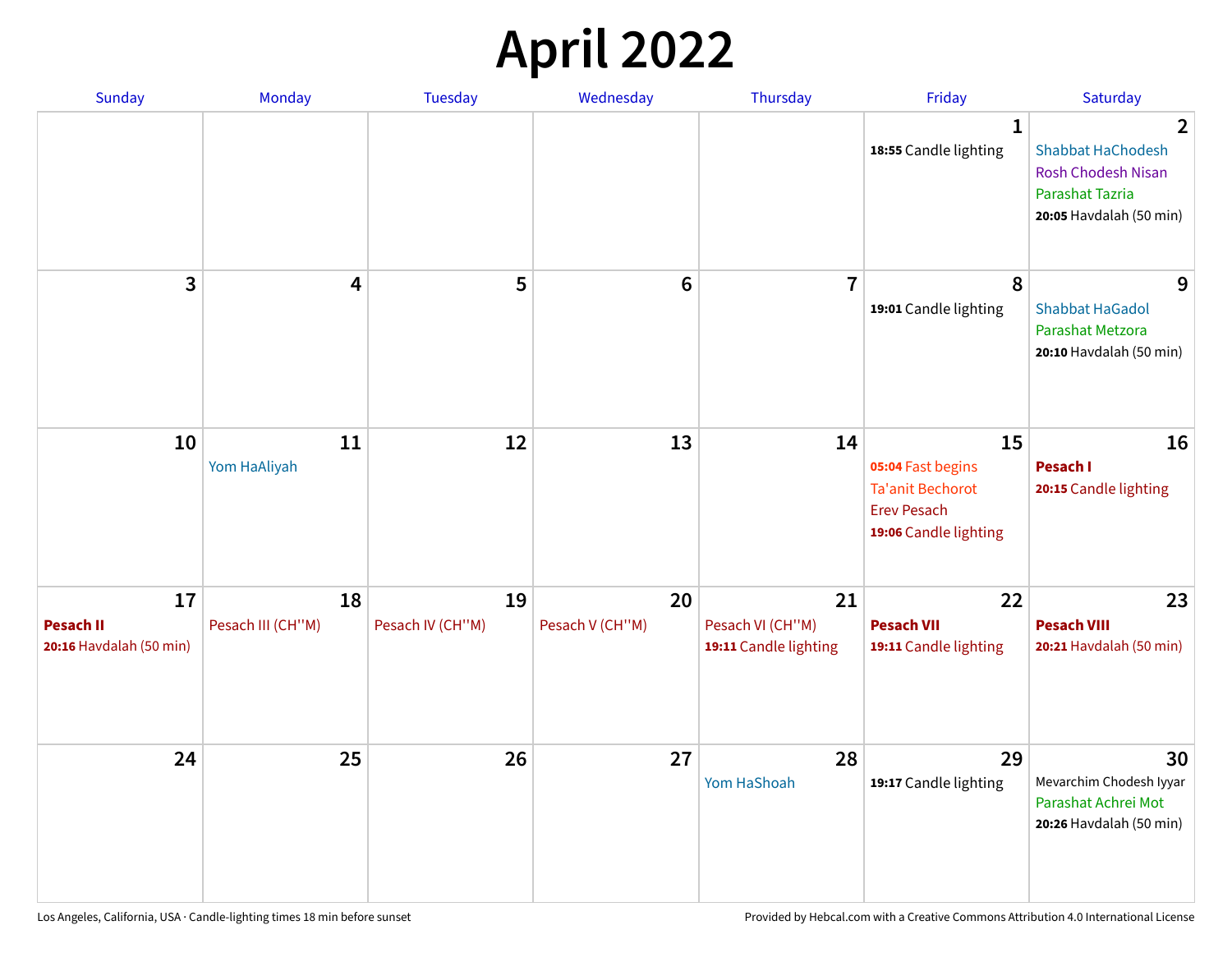## **May 2022**

| Sunday                             | Monday                               | Tuesday                         | Wednesday          | Thursday            | Friday                                   | Saturday                                                                        |
|------------------------------------|--------------------------------------|---------------------------------|--------------------|---------------------|------------------------------------------|---------------------------------------------------------------------------------|
| $\mathbf{1}$<br>Rosh Chodesh Iyyar | $\overline{2}$<br>Rosh Chodesh Iyyar | 3                               | 4<br>Yom HaZikaron | 5<br>Yom HaAtzma'ut | $6\phantom{1}6$<br>19:22 Candle lighting | $\overline{\mathbf{7}}$<br>Parashat Kedoshim<br>20:32 Havdalah (50 min)         |
| 8                                  | 9                                    | 10                              | 11                 | 12                  | 13<br>19:28 Candle lighting              | 14<br>Parashat Emor<br>20:37 Havdalah (50 min)                                  |
| 15<br>Pesach Sheni                 | 16                                   | 17                              | 18                 | 19<br>Lag BaOmer    | 20<br>19:33 Candle lighting              | 21<br>Parashat Behar<br>20:42 Havdalah (50 min)                                 |
| 22                                 | 23                                   | 24                              | 25                 | 26                  | 27<br>19:38 Candle lighting              | 28<br>Mevarchim Chodesh Sivan<br>Parashat Bechukotai<br>20:47 Havdalah (50 min) |
| 29<br>Yom Yerushalayim             | 30                                   | 31<br><b>Rosh Chodesh Sivan</b> |                    |                     |                                          |                                                                                 |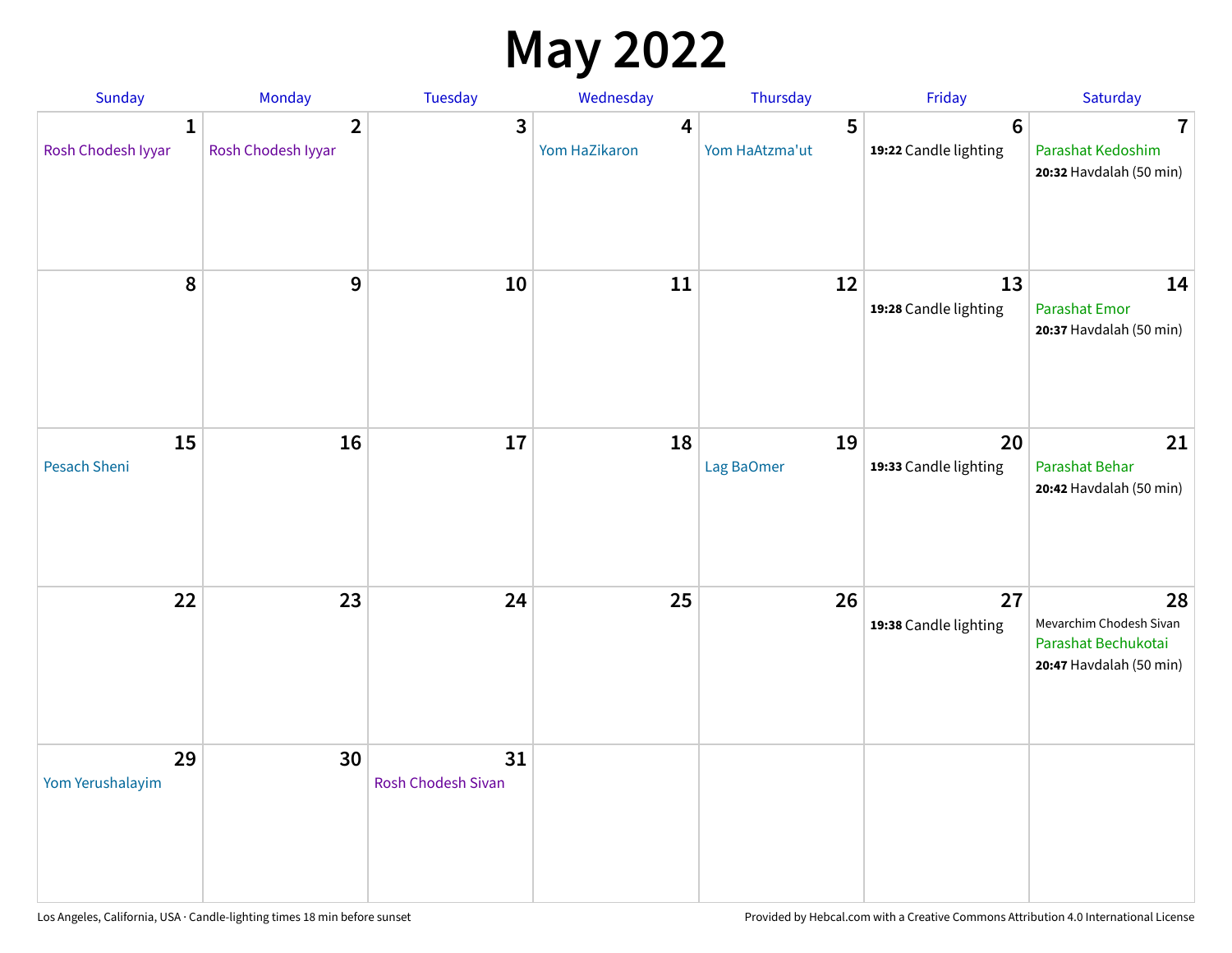#### **June 2022**

| Sunday                                         | Monday                                                  | Tuesday        | Wednesday                | Thursday                        | Friday                      | Saturday                                                                     |
|------------------------------------------------|---------------------------------------------------------|----------------|--------------------------|---------------------------------|-----------------------------|------------------------------------------------------------------------------|
|                                                |                                                         |                | 1                        | $\overline{2}$                  | 3<br>19:42 Candle lighting  | 4<br><b>Erev Shavuot</b><br>Parashat Bamidbar<br>20:51 Candle lighting       |
| 5<br><b>Shavuot I</b><br>20:52 Candle lighting | $\bf 6$<br><b>Shavuot II</b><br>20:52 Havdalah (50 min) | $\overline{7}$ | 8                        | 9                               | 10<br>19:46 Candle lighting | 11<br>Parashat Nasso<br>20:55 Havdalah (50 min)                              |
| 12                                             | 13                                                      | 14             | 15                       | 16                              | 17<br>19:48 Candle lighting | 18<br>Parashat Beha'alotcha<br>20:57 Havdalah (50 min)                       |
| 19                                             | 20                                                      | 21             | 22                       | 23                              | 24<br>19:50 Candle lighting | 25<br>Mevarchim Chodesh Tamuz<br>Parashat Sh'lach<br>20:58 Havdalah (50 min) |
| 26                                             | 27                                                      | 28             | 29<br>Rosh Chodesh Tamuz | 30<br><b>Rosh Chodesh Tamuz</b> |                             |                                                                              |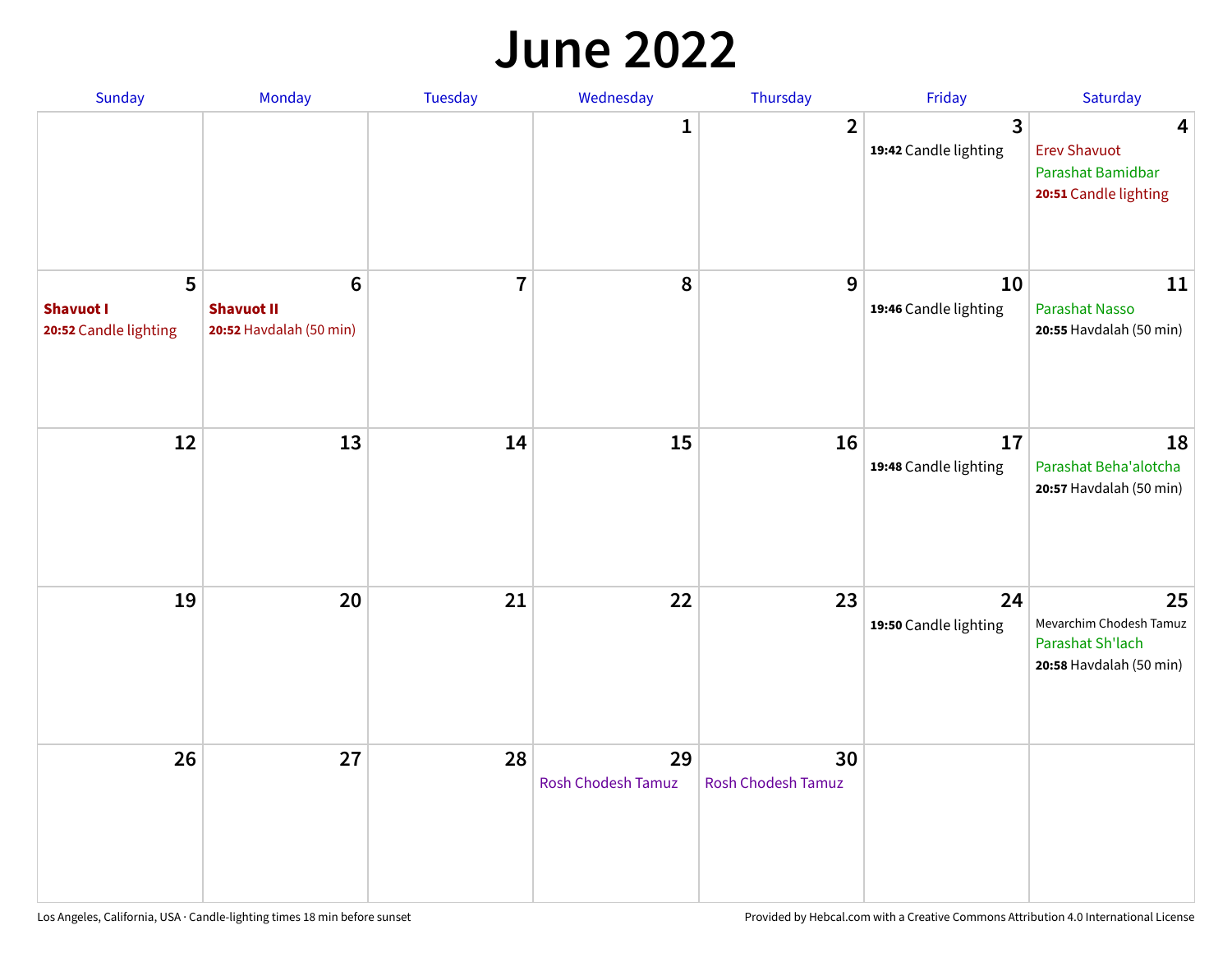## **July 2022**

| <b>Sunday</b>                                                    | Monday                  | Tuesday | Wednesday | Thursday       | Friday                                         | Saturday                                                                         |
|------------------------------------------------------------------|-------------------------|---------|-----------|----------------|------------------------------------------------|----------------------------------------------------------------------------------|
|                                                                  |                         |         |           |                | $\mathbf{1}$<br>19:50 Candle lighting          | $\overline{2}$<br>Parashat Korach<br>20:58 Havdalah (50 min)                     |
| $\mathbf{3}$                                                     | $\overline{\mathbf{4}}$ | 5       | $\bf 6$   | $\overline{7}$ | 8<br>19:49 Candle lighting                     | 9<br>Parashat Chukat<br>20:57 Havdalah (50 min)                                  |
| 10                                                               | 11                      | 12      | 13        | 14             | 15<br>19:46 Candle lighting                    | 16<br>Parashat Balak<br>20:54 Havdalah (50 min)                                  |
| 17<br>04:26 Fast begins<br><b>Tzom Tammuz</b><br>20:38 Fast ends | 18                      | 19      | 20        | 21             | 22<br>19:43 Candle lighting                    | 23<br>Mevarchim Chodesh Av<br><b>Parashat Pinchas</b><br>20:51 Havdalah (50 min) |
| 24                                                               | 25                      | 26      | 27        | 28             | 29<br>Rosh Chodesh Av<br>19:38 Candle lighting | 30<br>Parashat Matot-Masei<br>20:45 Havdalah (50 min)                            |
| 31                                                               |                         |         |           |                |                                                |                                                                                  |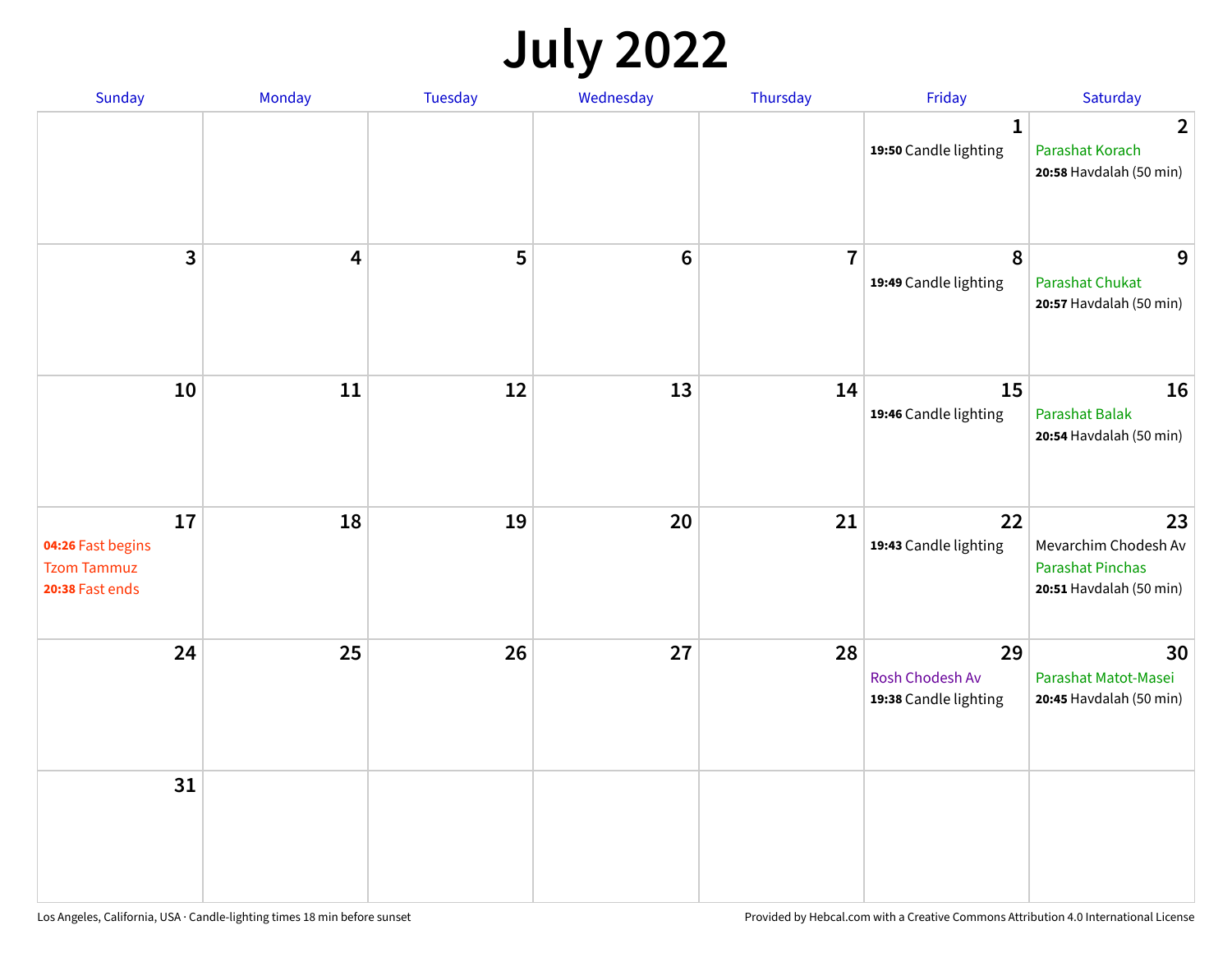## **August 2022**

| Sunday                                                      | Monday       | Tuesday                 | Wednesday | Thursday | Friday                                 | Saturday                                                                                                                                |
|-------------------------------------------------------------|--------------|-------------------------|-----------|----------|----------------------------------------|-----------------------------------------------------------------------------------------------------------------------------------------|
|                                                             | $\mathbf{1}$ | $\overline{\mathbf{2}}$ | 3         | 4        | 5<br>19:32 Candle lighting             | $6\phantom{1}6$<br><b>Shabbat Chazon</b><br>19:49 Fast begins<br>Erev Tish'a B'Av<br><b>Parashat Devarim</b><br>20:39 Havdalah (50 min) |
| $\overline{7}$<br>Tish'a B'Av (observed)<br>20:21 Fast ends | 8            | 9                       | 10        | 11       | 12<br>Tu B'Av<br>19:25 Candle lighting | 13<br><b>Shabbat Nachamu</b><br>Parashat Vaetchanan<br>20:32 Havdalah (50 min)                                                          |
| 14                                                          | 15           | 16                      | 17        | 18       | 19<br>19:17 Candle lighting            | 20<br>Mevarchim Chodesh Elul<br><b>Parashat Eikev</b><br>20:24 Havdalah (50 min)                                                        |
| 21                                                          | 22           | 23                      | 24        | 25       | 26<br>19:08 Candle lighting            | 27<br><b>Rosh Chodesh Elul</b><br>Parashat Re'eh<br>20:15 Havdalah (50 min)                                                             |
| 28<br>Rosh Hashana LaBehemot<br>Rosh Chodesh Elul           | 29           | 30                      | 31        |          |                                        |                                                                                                                                         |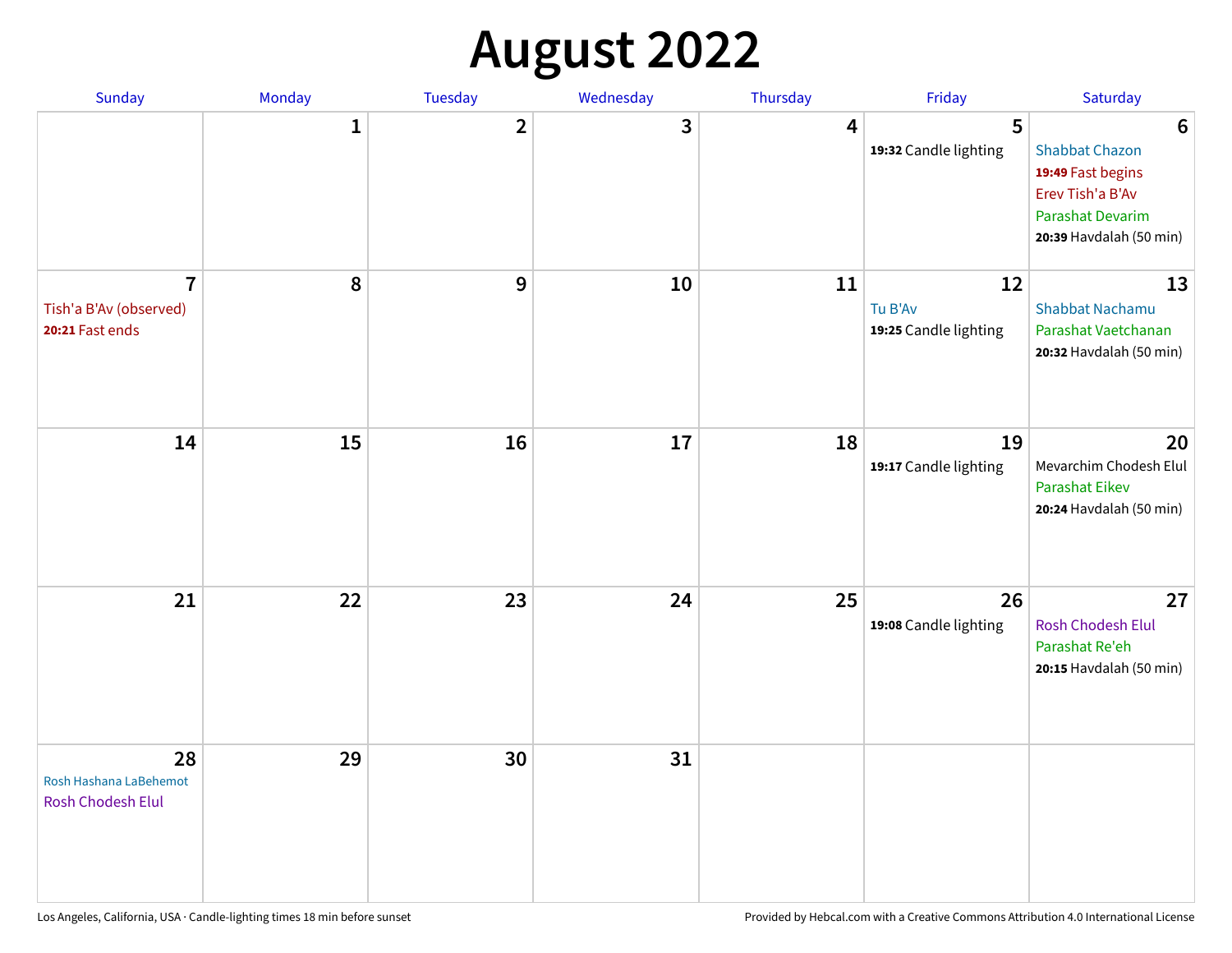## **September 2022**

| Sunday                                           | Monday                                           | Tuesday                                                 | Wednesday                                                          | Thursday | Friday                                  | Saturday                                                           |
|--------------------------------------------------|--------------------------------------------------|---------------------------------------------------------|--------------------------------------------------------------------|----------|-----------------------------------------|--------------------------------------------------------------------|
|                                                  |                                                  |                                                         |                                                                    | 1        | $\overline{2}$<br>18:59 Candle lighting | 3<br><b>Parashat Shoftim</b><br>20:06 Havdalah (50 min)            |
| 4                                                | 5                                                | $6\phantom{1}6$                                         | $\overline{7}$                                                     | 8        | 9<br>18:49 Candle lighting              | 10<br>Parashat Ki Teitzei<br>19:56 Havdalah (50 min)               |
| 11                                               | 12                                               | 13                                                      | 14                                                                 | 15       | 16<br>18:39 Candle lighting             | 17<br>Leil Selichot<br>Parashat Ki Tavo<br>19:47 Havdalah (50 min) |
| 18                                               | 19                                               | 20                                                      | 21                                                                 | 22       | 23<br>18:30 Candle lighting             | 24<br>Parashat Nitzavim<br>19:37 Havdalah (50 min)                 |
| 25<br>Erev Rosh Hashana<br>18:27 Candle lighting | 26<br>Rosh Hashana 5783<br>19:34 Candle lighting | 27<br><b>Rosh Hashana II</b><br>19:33 Havdalah (50 min) | 28<br>05:31 Fast begins<br><b>Tzom Gedaliah</b><br>19:11 Fast ends | 29       | 30<br>18:20 Candle lighting             |                                                                    |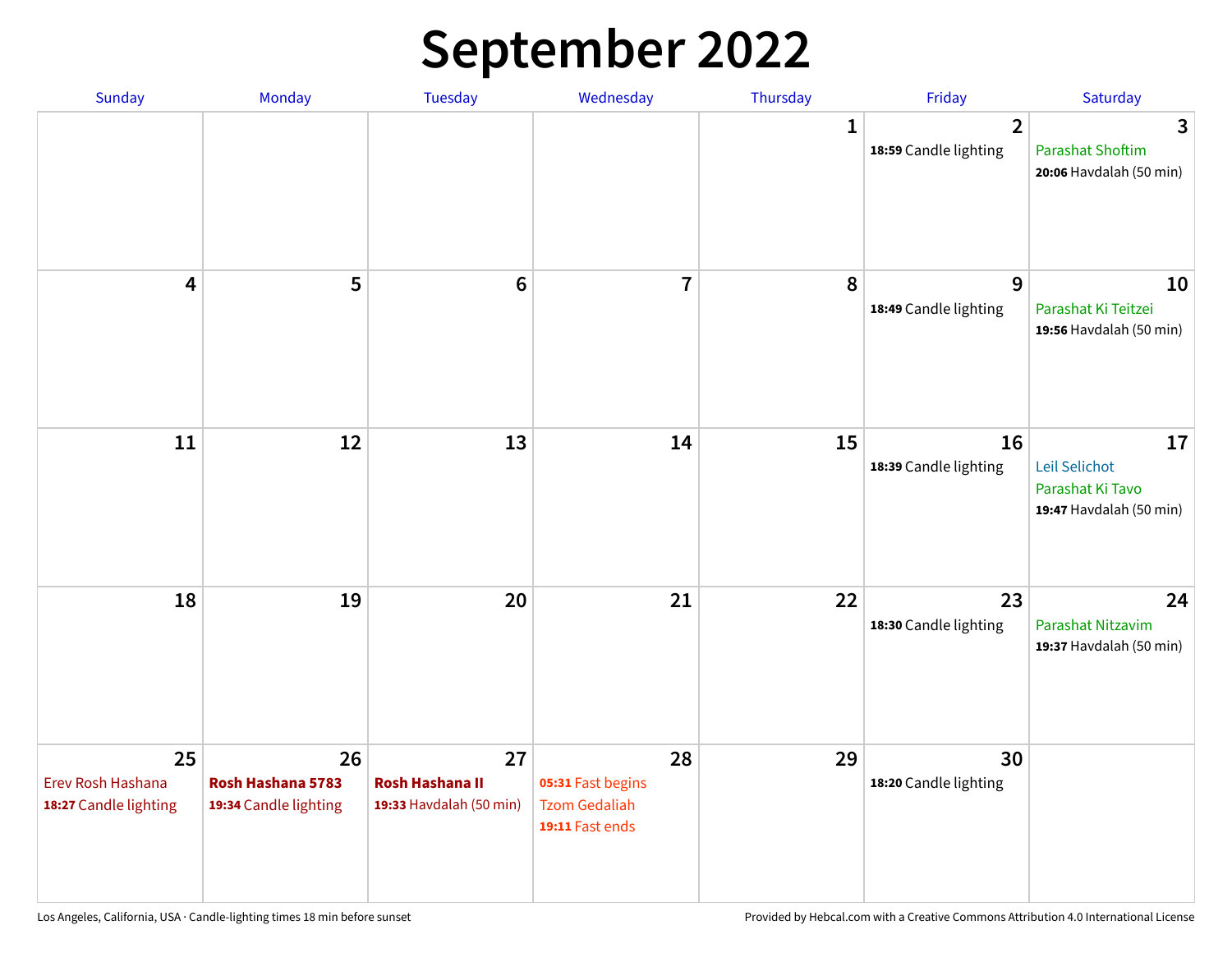## **October 2022**

| Sunday                                                   | Monday                                               | <b>Tuesday</b>                                        | Wednesday                                         | Thursday               | Friday                                         | Saturday                                                                         |
|----------------------------------------------------------|------------------------------------------------------|-------------------------------------------------------|---------------------------------------------------|------------------------|------------------------------------------------|----------------------------------------------------------------------------------|
|                                                          |                                                      |                                                       |                                                   |                        |                                                | 1<br><b>Shabbat Shuva</b><br>Parashat Vayeilech<br>19:27 Havdalah (50 min)       |
| $\overline{2}$                                           | $\overline{\mathbf{3}}$                              | 4<br><b>Erev Yom Kippur</b><br>18:14 Candle lighting  | 5<br><b>Yom Kippur</b><br>19:22 Havdalah (50 min) | $6\phantom{1}6$        | $\overline{7}$<br>18:10 Candle lighting        | 8<br>Parashat Ha'Azinu<br>19:18 Havdalah (50 min)                                |
| 9<br><b>Erev Sukkot</b><br>18:08 Candle lighting         | 10<br><b>Sukkot I</b><br>19:15 Candle lighting       | 11<br><b>Sukkot II</b><br>19:14 Havdalah (50 min)     | 12<br>Sukkot III (CH"M)                           | 13<br>Sukkot IV (CH"M) | 14<br>Sukkot V (CH"M)<br>18:01 Candle lighting | 15<br>Sukkot VI (CH"M)<br>19:09 Havdalah (50 min)                                |
| 16<br>Sukkot VII (Hoshana Raba)<br>17:59 Candle lighting | 17<br><b>Shmini Atzeret</b><br>19:06 Candle lighting | 18<br><b>Simchat Torah</b><br>19:05 Havdalah (50 min) | 19                                                | 20                     | 21<br>17:53 Candle lighting                    | 22<br>Mevarchim Chodesh Cheshvan<br>Parashat Bereshit<br>19:00 Havdalah (50 min) |
| 23                                                       | 24                                                   | 25<br>Rosh Chodesh Cheshvan                           | 26<br>Rosh Chodesh Cheshvan                       | 27                     | 28<br>17:45 Candle lighting                    | 29<br><b>Parashat Noach</b><br>18:53 Havdalah (50 min)                           |
| 30                                                       | 31                                                   |                                                       |                                                   |                        |                                                |                                                                                  |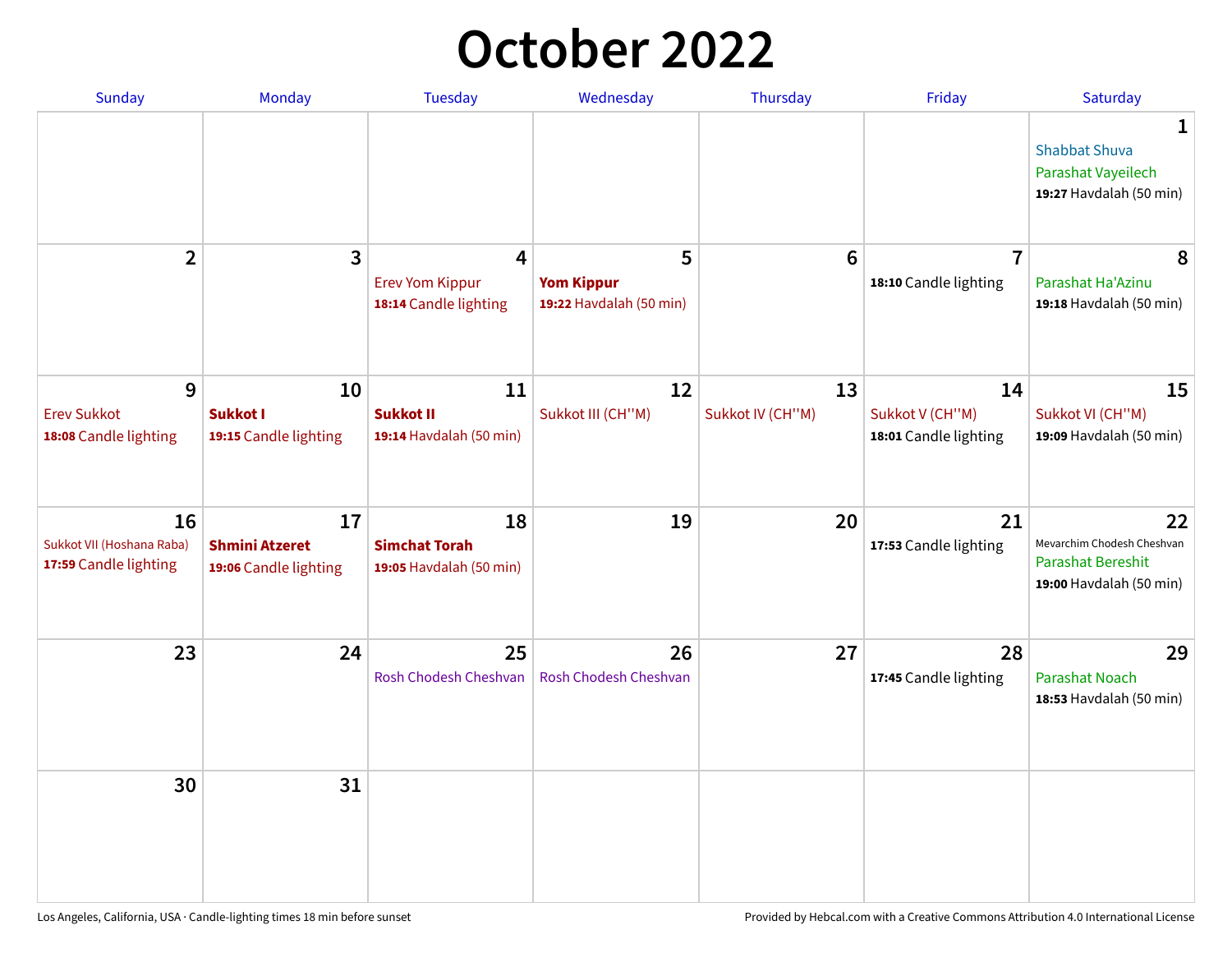#### **November 2022**

| Sunday  | Monday         | <b>Tuesday</b>                                 | Wednesday      | Thursday                  | Friday                                             | Saturday                                                                          |
|---------|----------------|------------------------------------------------|----------------|---------------------------|----------------------------------------------------|-----------------------------------------------------------------------------------|
|         |                | $\mathbf{1}$<br>Yom HaAliyah School Observance | $\overline{2}$ | $\mathbf{3}$              | 4<br>17:39 Candle lighting                         | 5<br>Parashat Lech-Lecha<br>18:46 Havdalah (50 min)                               |
| $\bf 6$ | $\overline{7}$ | 8                                              | 9              | 10                        | 11<br>16:33 Candle lighting                        | 12<br>Parashat Vayera<br>17:41 Havdalah (50 min)                                  |
| 13      | 14             | 15                                             | 16             | 17                        | 18<br>16:29 Candle lighting                        | 19<br>Mevarchim Chodesh Kislev<br>Parashat Chayei Sara<br>17:37 Havdalah (50 min) |
| 20      | 21             | 22                                             | 23<br>Sigd     | 24<br>Rosh Chodesh Kislev | 25<br>Rosh Chodesh Kislev<br>16:26 Candle lighting | 26<br><b>Parashat Toldot</b><br>17:34 Havdalah (50 min)                           |
| 27      | 28             | 29                                             | 30             |                           |                                                    |                                                                                   |